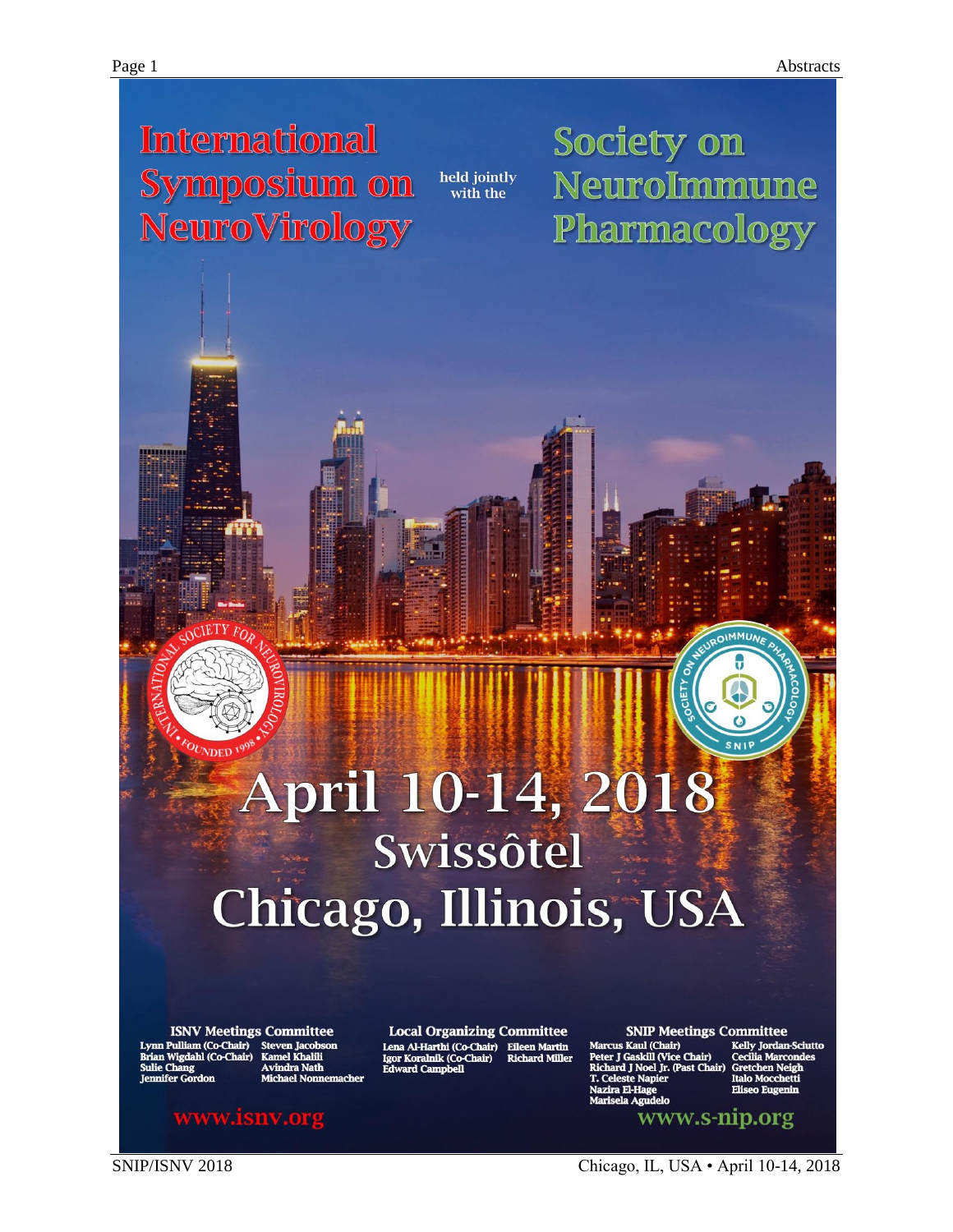# **Speaker Abstracts (without poster, in alphabetical order of first authors as of 3/29/2018):**

# **S1**

### **Role of astrocytes in HAND**

Lena Al-Harthi (corresponding author: Lena\_Al-Harthi@rush.edu) *Dept. of Microbial Pathogens and Immunity, Rush University Medical Center, Chicago, IL*

HIV infection of the brain leads to a spectrum of neurologic diseases collectively termed HIV-Associated Neurocognitive Disorders (HAND). HAND persists despite maximal HIV suppression. The cellular and molecular mechanisms driving HAND are not entirely clear. We study the role of astrocytes in HAND. Astrocytes perform vital functions to maintain blood-brain barrier integrity, neuronal homeostasis, and immune regulation. Today, there is a greater appreciation for the role of astrocytes in health and neurodegenerative diseases. We show that HIV and inflammatory signals down regulate Wnt/β-catenin (a pro-survival) pathway in astrocytes leading to neuronal injury. Further, we show that HIV leads to astrocyte senescence by down regulating  $\Box$ -catenin using in vitro studies and two small animal models (a humanized mouse model of HIV/NSG-huPBMCs & HIV-transgenic rats). Consequences of down regulation of β-catenin results in robust inhibition of two key proteins in the glutamate/glutamine cycle, glutamate transporter excitatory amino acid transporter 2 (EAAT2 or GLT-1 in rodents) and glutamine synthetase (GS), induces the proinflammatory cytokines IL-6 and the chemoattractant IL-8, and removes the transcriptional block to HIV replication in astrocytes. Gain of β-catenin function in astrocytes ameliorate and/or reduce these negative effects. Lastly, plasma expression of an antagonist of the Wnt pathway (Dickkopf-related Protein 1/DKK1) is associated with HIV-associated neurocognitive impairment. Collectively, these studies indicate that disruption of β-catenin signaling in astrocytes leads to both virologic (heightened HIV replication) and biologic (senescence & a neuroinflammatory profile) consequences, which would have profound impact on neuronal health. As such, β-catenin induction in astrocytes is a candidate therapeutic target for HAND and other neurodegenerative diseases where this pathway is disrupted.

# **S2**

#### **Adolescent stress sex-specifically alters neuroimmune reactivity in the hippocampus and periphery**

Mandakh Bekhbat<sup>1</sup>, Sydney A. Rowson<sup>1</sup>, Sean D. Kelly<sup>1</sup>, Gregory K. Tharp<sup>2</sup>, Malú G. Tansey<sup>1</sup>, **Gretchen N. Neigh.1,3,4\***

(corresponding author: Gretchen.McCandless@vcuhealth.org)

*<sup>1</sup>Department of Physiology, Emory University, Atlanta, GA, <sup>2</sup>Division of Developmental & Cognitive Neuroscience, Yerkes National Primate Research Center, Atlanta, GA, <sup>3</sup>Department of Psychiatry & Behavioral Sciences, Emory University, Atlanta, GA, <sup>4</sup>Department of Anatomy and Neurobiology, Virginia Commonwealth University, Richmond, VA*

Adversity early in life predicts psychiatric disorders such as depression and anxiety and an immune component may be involved. We have previously shown that chronic adolescent stress (CAS) in rats primes the hippocampal inflammatory response in adulthood. However, the mechanism of CAS-induced priming, and associated sex differences, are currently undefined. We tested the hypothesis that CAS exaggerates induction of pro-inflammatory NF-kappa-B pathway in adult hippocampus without compromising peripheral immune response, and assessed potential sex differences. Male and female adolescent rats underwent the CAS paradigm or received no stress. Five weeks following the last stressor, all rats received a single, systemic injection of either low dose of lipopolysaccharide (LPS) or vehicle to unmask possible priming effects of CAS. Hippocampal total RNA was used to perform RNA-Seq and enriched transcriptional pathways were identified using gene set enrichment analysis (GSEA). To assess the impact of CAS on peripheral NF-kappa-B function, we measured DNA binding activity of NF-kappa-B in spleen and plasma concentrations of IL-1beta, IL-6 and TNF-alpha. GSEA identified NF-kappa-B as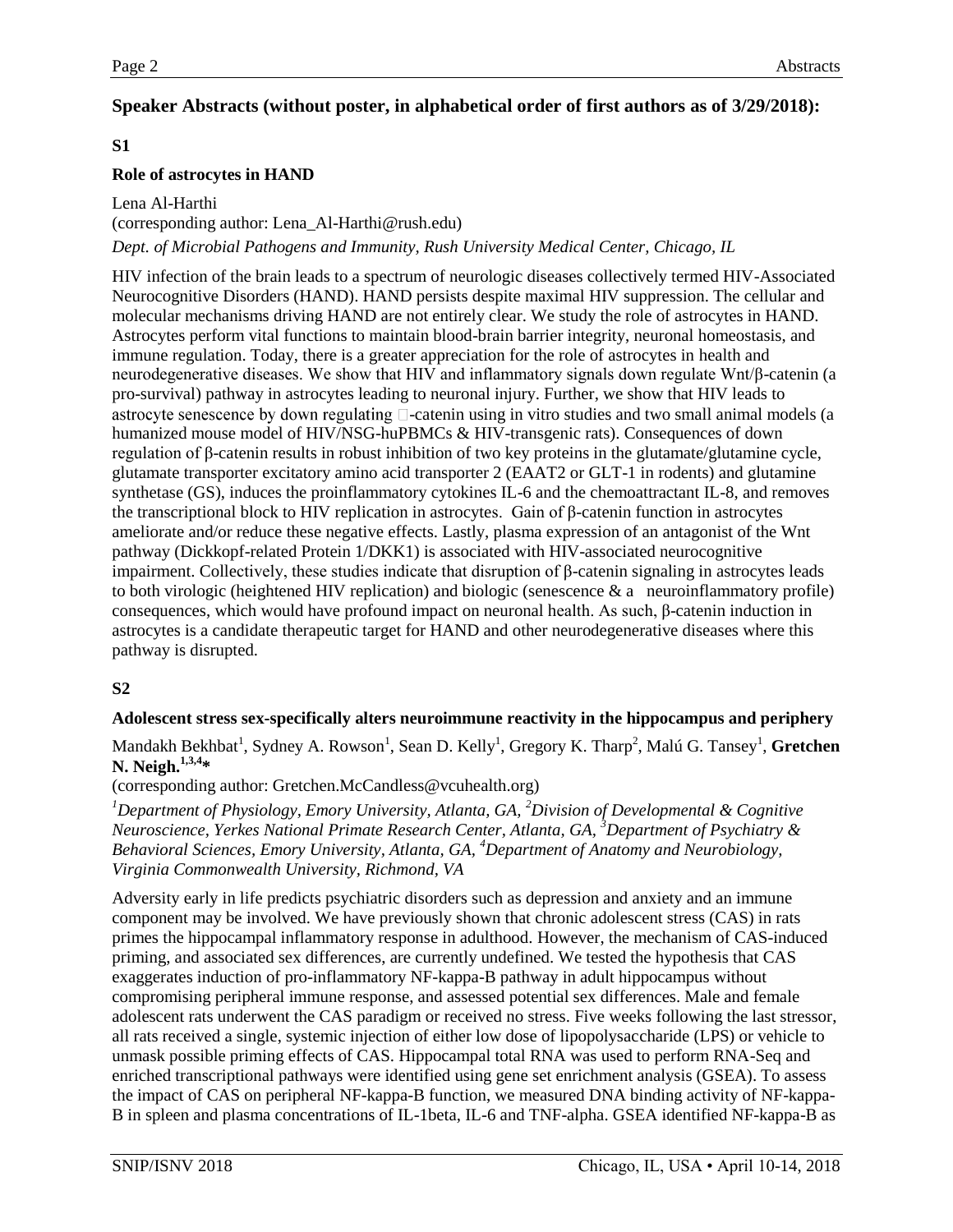the most enriched pathway in CAS rats compared to non-stressed, same-sex controls following LPS. Targeted qPCR confirmed that CAS exaggerated the induction of I-kappa-B, p65, and p52 in males and females. CAS also led to an enhanced enrichment of the glucocorticoid receptor (GR) signaling pathway in females, suggesting altered balance between GR and NF-kappa-B signaling. In contrast to the hippocampal findings, indices of peripheral inflammation were not impacted by CAS in females. Male CAS rats mounted a blunted serum corticosterone and exaggerated serum IL-1β response to LPS, suggesting possible glucocorticoid resistance. Our results indicate that chronic stress experienced during adolescence leads to long-lasting changes to the hippocampal transcriptome. We conclude that while CAS enhances innate immune reactivity in both males and females, the mechanism and manifestation of such alterations may be sex-specific.

# **S3**

#### **Modeling microglia to explore the immune component of neurodegenerative disease**

#### **Elizabeth Bradshaw**

(corresponding author: emb2280@cumc.columbia.edu) *Columbia University Medical Center, New York City, NY*

Genetic studies have implicated microglia, the resident innate immune cells of the central nervous system (CNS), as playing a role in susceptibility to neurodegenerative diseases, however translating these genetic findings into targetable molecular outcomes is challenging as human microglia are not readily accessible. Therefore, previous studies utilized the more easily accessible innate immune cell type, monocytes. But do these monocyte eQTLs really reflect genetic driven gene expression changes in the context of the CNS environment? In the present study, we developed an *in vitro* cell model system composed of human monocyte-derived microglia-like (MDMi) cells that recapitulated key aspects of microglia phenotype and function. We used this model system to perform an eQTL study examining 94 genes from loci associated with MS, AD, and PD. We identified six loci in which the risk haplotype drives the association with both disease susceptibility and altered expression of a nearby gene (cis-eQTL). For two of these, differential gene expression dictated by the disease associated loci was only present in the MDMi, not the monocytes. This demonstrates that the genotype-driven gene expression can be context-specific and highlights the importance of examining genotype-induced gene expression in CNS-relevant cell types.

# **S4**

# **Role of Intergins in Modulating SIV/HIV Pathogenesis on Gut-Brain Axis**

Siddappa Byrareddy (corresponding author: sid.byrareddy@unmc.edu) *University of Nebraska Medical Center, Omaha, NE*

The gut-brain axis (GBA) that acts as a conduit between the gut and brain plays a pivotal role in relaying neural and immunological signals between the two organs. During acute infection, HIV/SIV targets gut CD4+ T cells and macrophages that express high numbers of CCR5-expressing activated CD4+ T cells. The integrin α4β7 is found at high levels on the surface of some CD4+ T cells and is involved in gut- cell trafficking. Increased frequency of α4β7hi-expressing CD4+ T cells within the gastrointestinal associated lymphoid tissues (GALT) during infection appears to correlate with increased viral loads and enhanced disease progression. Our recent studies demonstrated that administration of anti-α4β7mAb to ART-treated SIV-infected RMs resulted in significant suppression of plasma/GALT viral loads even after ART treatment interruption. Since the gut and brain are connected via the GBA, we hypothesize controlling viral loads in the GALT will lead to diminished viral reservoirs in the two compartments. Recent findings on the role of α4β7 in attenuating viral progression in the gut and brain during HIV/SIV infection will be presented at the meeting.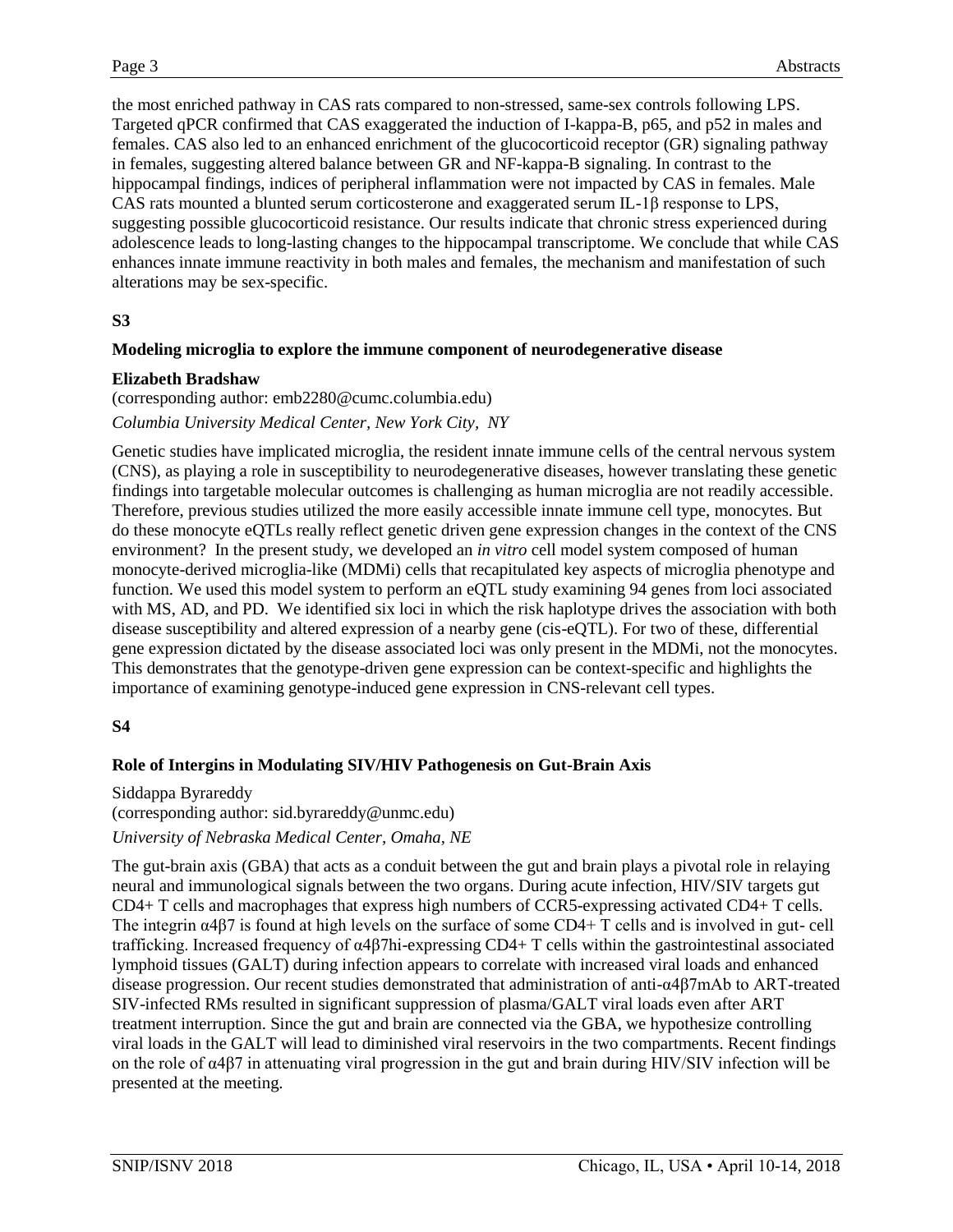# **Endolysosome de-acidification affects the structure and function of endolysosomes as well as their ability to interact with and signal between other intracellular organelles**

# Xuesong Chen, Jonathan D. Geiger

(corresponding author: xuesong.chen@und.edu)

### *Department of Biomedical Sciences, University of North Dakota School of Medicine and Health Sciences, Grand Forks, ND*

Endolysosomes are highly dynamic acidic organelles critical for a wide spectrum of biological functions including their classical roles in degrading various macromolecules, damaged organelles, and protein aggregates, and their new roles in signaling and plasma membrane repair. Endolysosomes are especially important for neural cells, because neurons are post-mitotic cells that require constant protein quality control and membrane turnover. The acidic environment ion the lumen of endolysosomes is maintained primarily by vacuolar  $H^+$  ATPase. Besides high concentrations of protons, endolysosomes contain a spectrum of highly active protease enzymes as well as high concentrations of a variety of cations including calcium and iron. Loss of the proton gradient in endolysosomes leads to de-acidification, impaired degradation capabilities, abnormal accumulation of various macromolecules, and a profound redistribution of endolysosomes inside of cells. Endolysosome de-acidification also leads to efflux of readily releasable stores of calcium and iron, and these released cations can affect endolysosome trafficking and the cross-talk between endolysosomes and other organelles. Here, we will present data from others and us showing that neuronal endolysosomes contain readily releasable stores of calcium, that calcium released from endolysosomes upon deacidification can induce the release of calcium from other organelles and increase influx through the plasma membrane, that deacidification-induced calcium release from lysosomes leads to lysosome exocytosis, and that deacidification-induced iron release can affect mitochondria function. Increased awareness of the complexities involved in inter-organellar signaling might help lead to a renewed interest in cell biology, classically defined. (This work was supported by P30GM103329, R01MH100972, R01MH105329, R21DA040519.)

# **S6**

# **Heterogeneity of primary human microglia at the single cell level**

#### Phil De Jager

# (corresponding author: [pld2115@cumc.columbia.edu\)](mailto:pld2115@cumc.columbia.edu) *Columbia University Medical Center, New York City, NY*

In this presentation, we will discuss a novel evaluation of human microglia using modern single cell sequencing technologies. Leveraging both fresh autopsy and surgical samples, primary human microglia were isolated from frontal or temporal cortical tissue. We obtained individual transcriptomes from over 16,000 microglia purified from cortical tissue of 12 subjects. These data yield an intriguing first look at the extent of inter- and intra-individual heterogeneity in human microglial populations. We identify a dozen different subtypes. In most individuals, there is a large cluster of homeostatic microglia and smaller numbers of microglia have differentiated to different cell states. Some of these are enriched for genes linked to diseases such as multiple sclerosis or Alzheimer's disease. However, there is not a single "disease associated microglia". There are also several microglial cell states that are only seen in a subset of subjects, hinting at an extensive heterogeneity in the cell states that these highly plastic cell can adopt. Thus, we have an interesting first appreciation of the complexity of microglial subpopulations in the human brain that will help to guide a new generation of studies of human neuroimmunology.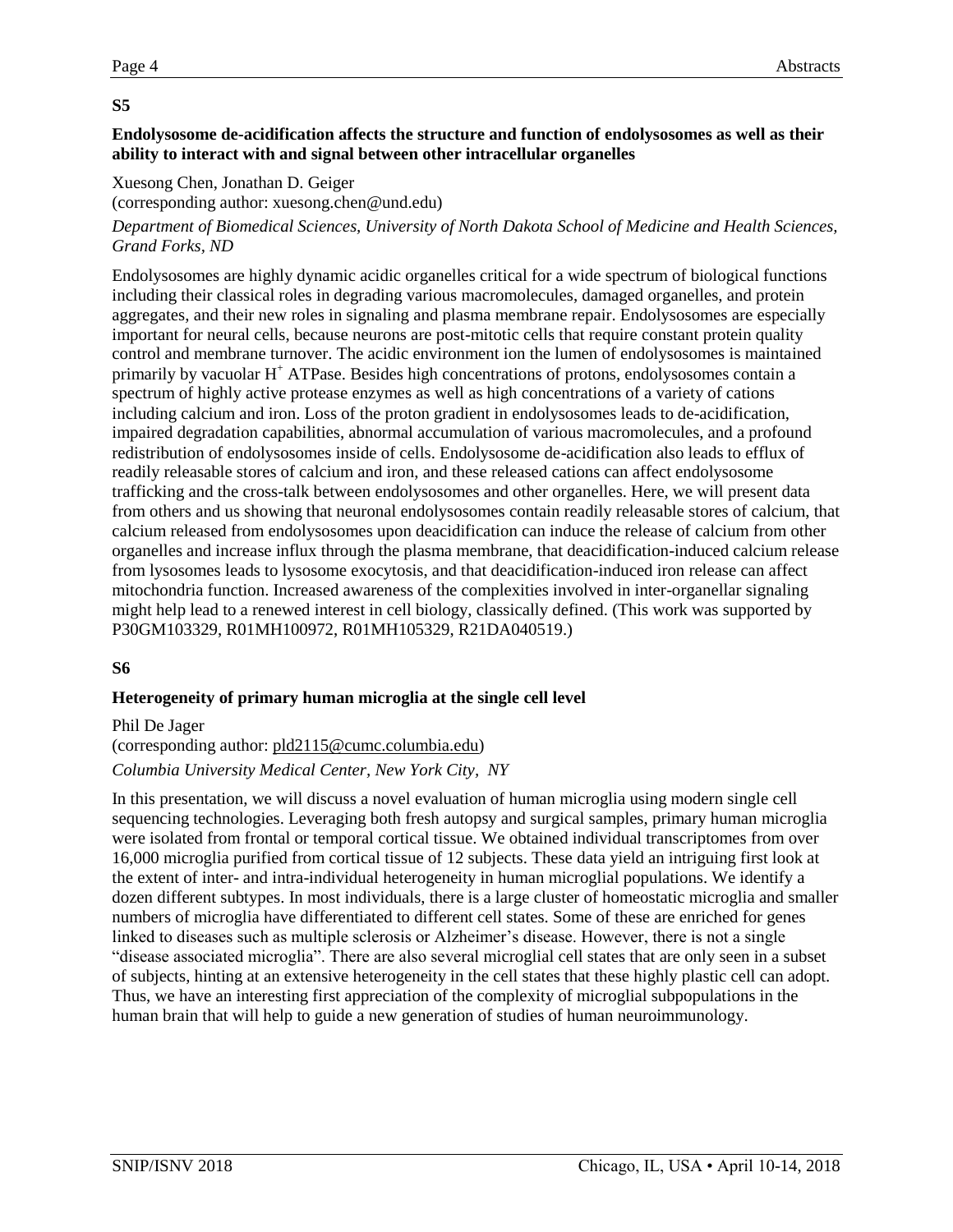# **Decoding Astrocyte Diversity in the Adult and Malignant Brain**

Benjamin Deneen (corresponding author: deneen@bcm.edu) *Baylor College of Medicine, Houston, TX*

Astrocytes are the most abundant cell type in the brain and perform a wide array of functions, yet the nature of their cellular heterogeneity and how it oversees these diverse roles remains shrouded in mystery. Using an intersectional FACS-based strategy, we identified 5 distinct astrocyte subpopulations present across 3 brain regions that exhibit extensive molecular diversity. Application of this molecular insight towards function revealed that these populations differentially support synaptogenesis between neurons. We identified correlative populations in mouse and human glioma, finding that the emergence of specific subpopulations during tumor progression corresponds with the onset of seizures and tumor invasion. In sum, we have identified subpopulations of astrocytes in the adult brain and their correlates in glioma that are endowed with diverse cellular, molecular, and functional properties. These populations selectively contribute to synaptogenesis and tumor pathophysiology, providing a blueprint for understanding diverse astrocyte contributions to neurological disease.

# **S8**

#### **Neuropathologic correlates and genetic architecture of microglial activation in the aging brain**

#### Daniel Felsky

#### (corresponding author: df2652@cumc.columbia.edu)

#### *Columbia University Medical Center, New York City, NY*

Microglia, the resident immune cells of the brain, are increasingly studied for their roles in brain health. However, little is known about the molecular-genetic causes or consequences of microglial activation in the aging human brain. We assessed the effect of microglial activation in the aging human brain by calculating the proportion of activated microglia (PAM), based on morphologically defined stages of activation (I, II, or III) in four cortical and subcortical regions sampled postmortem from up to 225 elderly subjects. We found that cortical and not subcortical PAM measures were strongly associated with βamyloid and tau-related neuropathology, as well as rates of longitudinal cognitive decline, independent of APOE ε4. The effect size of PAM measure is substantial, being comparable to that of APOE ε4, the strongest genetic risk factor for Alzheimer's disease (AD). Causal mediation modeling suggests that PAM accelerates cognitive decline indirectly via an increase in tau pathology, supporting an upstream role for activated microglia in AD. Genome-wide analyses identified two independent loci (rs2997325 and rs183093970) that influence cortical PAM ( $p < 2.5x10-8$ ), one of which (rs2997325) also affected in vivo microglial activation measures from positron emission tomography scans in an independent cohort. Polygenic scoring found a genetic overlap of PAM burden with several immune and aging-related traits, primarily AD and educational attainment. We implicated activated microglia as having a causal role in worsening cognitive decline via tau pathology. We also identified and validated a novel locus that influences microglial activation, providing a strong biological foundation for further investigation. Finally, genetic predisposition to higher microglial activation correlates with genetic risk for several traits including educational attainment, raising the intriguing possibility that genetic determinants of microglial activation may affect early life cognitive processes important for scholarly performance.

# **S9**

# **LASER ART THERANOSTICS: Pathways for HIV Eradication**

Howard E. Gendelman (corresponding author: [hegendel@unmc.edu\)](https://mail.medsch.ucr.edu/owa/redir.aspx?C=PRd65ZtR7ltyPt5ct2VB1qN_RyWN95gBD-OwrNA70_czC4ev_ZXVCA..&URL=mailto%3ajanet.guthmiller%40unmc.edu)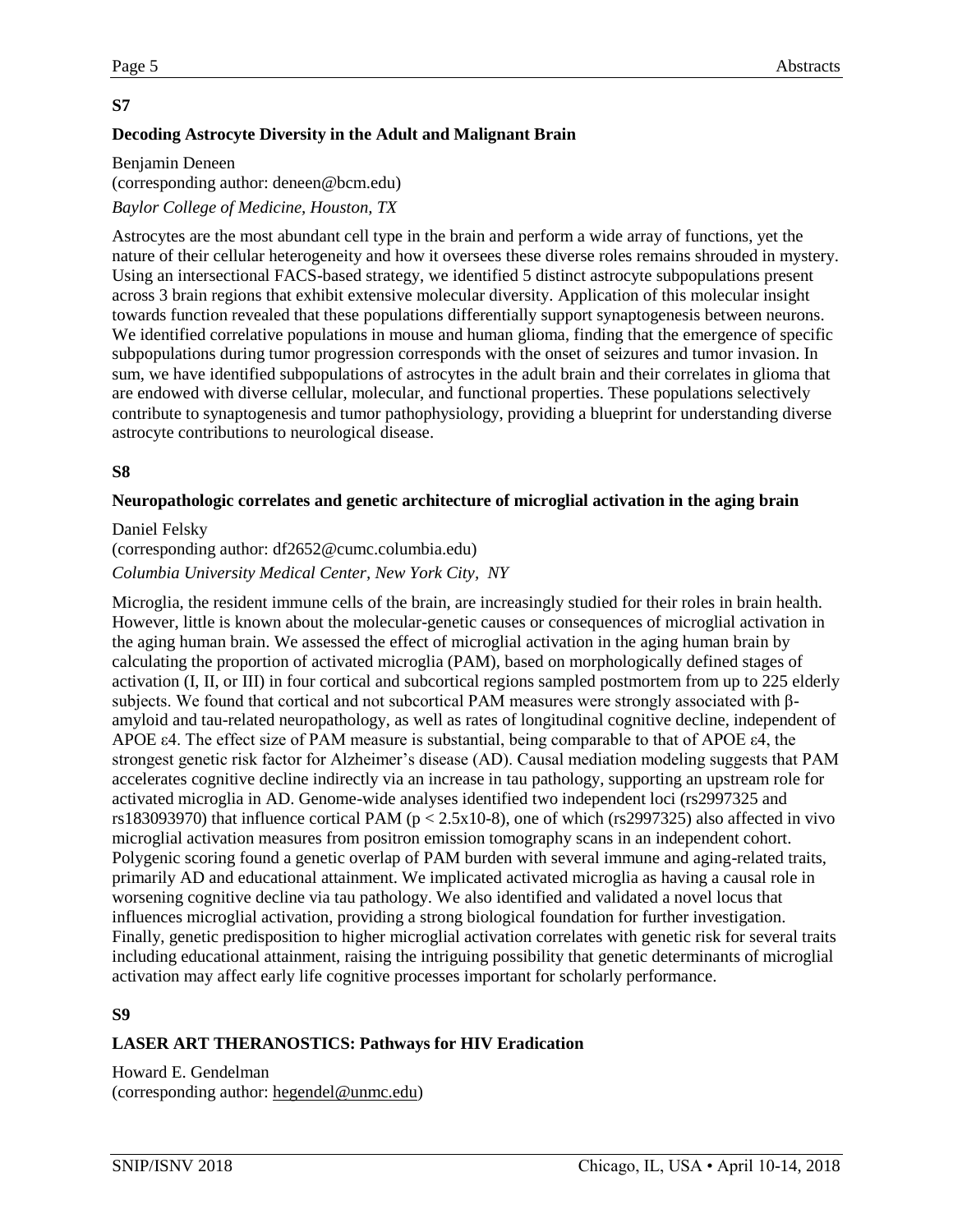#### *Department of Pharmacology & Experimental Neuroscience, University of Nebraska Medical Center, Omaha, NE*

Long-acting slow effective release (LASER) antiretroviral therapy affects antiretroviral therapy (ART) by improving antiretroviral drug (ARV) half-life and delivery to anatomic HIV sanctuaries. Chemical modification of ARVs and their encasement into nanoparticles improves macrophage particle uptake and release. LASER ART particles are 200-400 nanometers in size and able to house hydrophobic drug within excipients. Particle size, surfactant coating, surface charge and shape facilitates antiretroviral delivery. An advantage of LASER ART over conventional ART lies in the ability to form stable nanocrystals containing significant drug concentrations for drug release at sites of persistent viral growth. This yields > 50-fold improvements in drug pharmacokinetic and tissue reservoir biodistribution profiles. Hydrophilic drugs can also be converted to hydrophobic prodrugs that prolong host carboxyesterase cleavage. Nanoparticles of myristoylated nucleoside and nonnucleoside reverse transcriptase and integrase inhibitors showed improved efficacy and half-life based on macrophage depot formation. Multimodal imaging for theranostic nanoprobes were created to facilitate studies of ARV biodistribution. Intracellular drug trafficking, transport, retention and delivery schemes are the current platforms used to facilitate viral eradication strategies.

# **S10**

# **Mouse models for HIV-1 elimination**

Santhi Gorantla

(corresponding author: sgorantla@unmc.edu)

*Department of Pharmacology & Experimental Neuroscience, University of Nebraska Medical Center, Omaha, NE*

A variety of humanized mouse models have been developed for use as model systems to test strategies that effect HIV-1 elimination. Mice reconstituted with human CD34+ hematopoietic stem cells (HSC) can reflect natural HIV-1 infection including viral persistence in the nervous system. The characterization of such models that employ NOD/*scid*-IL2Rγc-/- (NSG or NOG) mice show persistent viral infection in CD4+ T cells and monocyte-macrophages in lymphoid and genitourinary tissues and the brain (in meninges and perivascular areas). Transplantation of human glial to NSG mouse creates an astrocyte network in subventricular subregions of the mouse brain. HIV-1 infection results in defense signaling patterns. To generate human myeloid cells in brain we prepared transgenic NOG mice expressing the human interleukin 34 (IL-34) gene with links to colony stimulating factor 1 receptor (CSF1R) establishing tissue human resident microglial cells in mouse brain tissue. Human IL-34 transgenic NOG mice transplanted with CD34+ HSC were employed to test the consequences of HIV-1 infection to human microglia. Infection was demonstrated with up to 70% infected human microglial cells distributed in the frontal cortex, striatum, hippocampus, thalamus, cerebellum and brain stem. Systemic infection of humanized mice resulted in viral ingress across the blood brain barrier. The newly generated blood brain mice is being used to study viral invasion, persistence and strategies for HIV-1 eradication.

# **S11**

# **Increases in CCR5-medited inflammation underlie the neuronal injury, behavioral deficits, and altered rewarding properties of opiates in an HIV-1 Tat transgenic model.**

Kurt F. Hauser, Sarah Kim, Yun-Kyung Hahn, Virginia D. McLane, Maciej Gonek, William L. Dewey, Jason J. Paris, and Pamela E. Knapp

(corresponding author: [kurt.hauser@vcuhealth.org\)](mailto:kurt.hauser@vcuhealth.org)

*Department of Pharmacology and Toxicology, Virginia Commonwealth University, VA*

Opiate exposure can exacerbate the pathophysiology of HIV in the nervous system by increasing inflammation, glial reactivity, and neuronal injury/dysfunction. However, unlike the exaggerated inflammation and neuropathology seen with combined opiates and HIV-1, HIV-1 Tat-induction in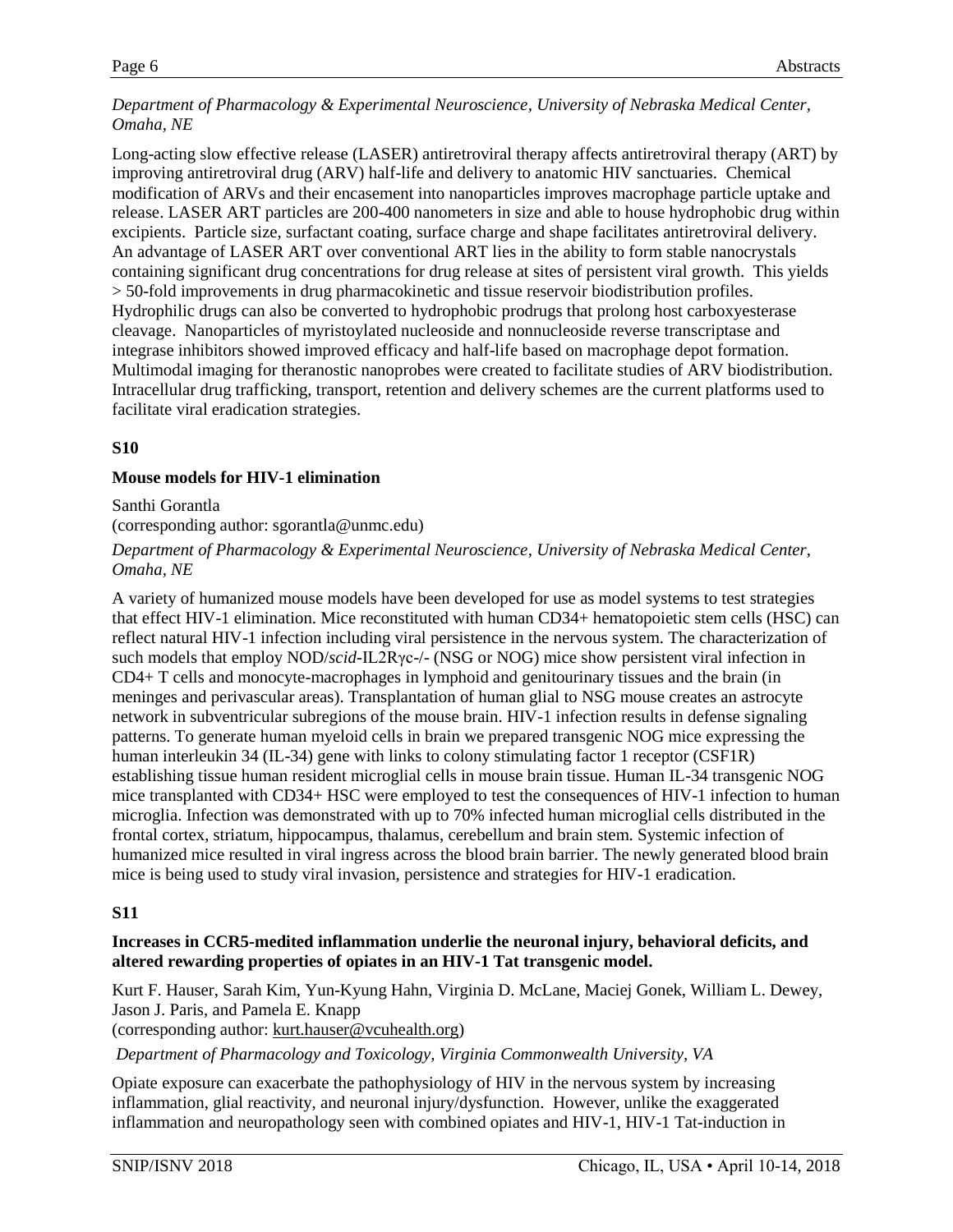transgenic mice decreases the antinociceptive properties and physical dependence, and reduces the physical dependence and locomotor activity to opiates, which is accompanied by reductions in µ-opioid receptor (MOR) activation as assessed by  $\left[^{35}S\right]GTP\gamma S$  binding. Tat-induced increases in inflammation coincide with decreases in the potency and efficacy of opiates. Prior and ongoing studies imply that CCR5 has a significant role in opiate and Tat-induced interactive inflammation, gliosis, and neuronal injury *in vitro* and *in vivo*. To test whether CCR5-mediated inflammation altered opiate responsiveness, pharmacologic (maraviroc) and genetic [inducible Tat(±); constitutive CCR5−/− transgenic mice] strategies were used. Acute (4 day) maraviroc pretreatment blocked the effects of Tat, reinstating morphine potency in non-tolerant mice and restoring withdrawal symptomology in morphine-tolerant mice. During acute withdrawal, HIV-1 Tat significantly exacerbated morphine-conditioned place preference; maraviroc potentiated these effects, while maraviroc alone exerted no behavioral effects. Alternatively, following prolonged (≥2 weeks) maraviroc exposure or in CCR5(−/−) transgenic mice, the effects of morphine and Tat were markedly altered—suggesting adaptive changes are operative. Our data suggest that Tat-dependent alterations in MOR-CCR5 interactive signaling increase neuroinflammation, gliosis, and neuronal injury, which results in the diminished therapeutic efficacy and an apparent increased abuse liability of opiates in HIV-infected individuals. Support: NIH R01 DA034231 and K02 DA027374

# **S12**

#### **Nrf2 activation in astrocytes modulates disease progression in mouse models of Parkinson's and Alzheimer's disease**

#### Jeffery Johnson

# (corresponding author: jeffrey.johnson@wisc.edu) *School of Pharmacy, University of Wisconsin, Madison, WI*

The brain is very sensitive to changes in redox status, thus maintenance redox homeostasis in the brain is critical for the prevention of accumulating oxidative damage. Aging is the primary risk factor for developing neurodegenerative diseases. In addition to age, genetic and environmental risk factors have also been associated with disease development. Markers of increased oxidative stress, protein and DNA modification, inflammation, and dysfunctional proteostasis have all been implicated in contributing to the progression of neurodegeneration. The ability of the cell to combat oxidative damage and maintain clearance mechanism for misfolded aggregating proteins determines the cells fate. A critical pathway in this regard is the Nrf2-ARE pathway. Nrf2 activation has been shown to mitigate many pathologic mechanisms associated with Alzheimer's disease (AD), Parkinson's disease (PD), amyotrophic lateral sclerosis (ALS), Huntington's disease (HD) and multiple sclerosis. In contrast, genetically knocking-out Nrf2 exacerbates neuronal death in models of PD, HD, Alexander's disease, and aggravates experimental autoimmune encephalomyelitis, a model of multiple sclerosis. *In vitro* studies have indicated that the Nrf2 pathway is relatively unresponsive in neurons; whereas, Nrf2 is highly inducible in astrocytes. Indeed, astrocytic-specific Nrf2 activation confers protection to co-cultured neurons *in vitro*. To determine if this observation could translate to the *in vivo* situation, transgenic mice with astrocytespecific overexpression of Nrf2 (GFAP-Nrf2 mice) were generated. The GFAP-Nrf2 mice have significantly increased resistance to chemical models of Parkinson's disease (MPTP) and HD (complex II inhibitor-malonate). In addition, we have demonstrated that the GFAP-Nrf2 mice extend the life span, delay disease onset, and protect against neurodegeneration in mouse model of ALS, Alexander's disease, and PD. In the PD model overexpressing mutant alpha-synuclein, astrocytic Nrf2 overexpression prevents the autophagy dysfunction associated with disease progression. This talk will discuss some of these experiments in greater detail, as well as ongoing viral and transgenic approaches using Nrf2 in PD and AD.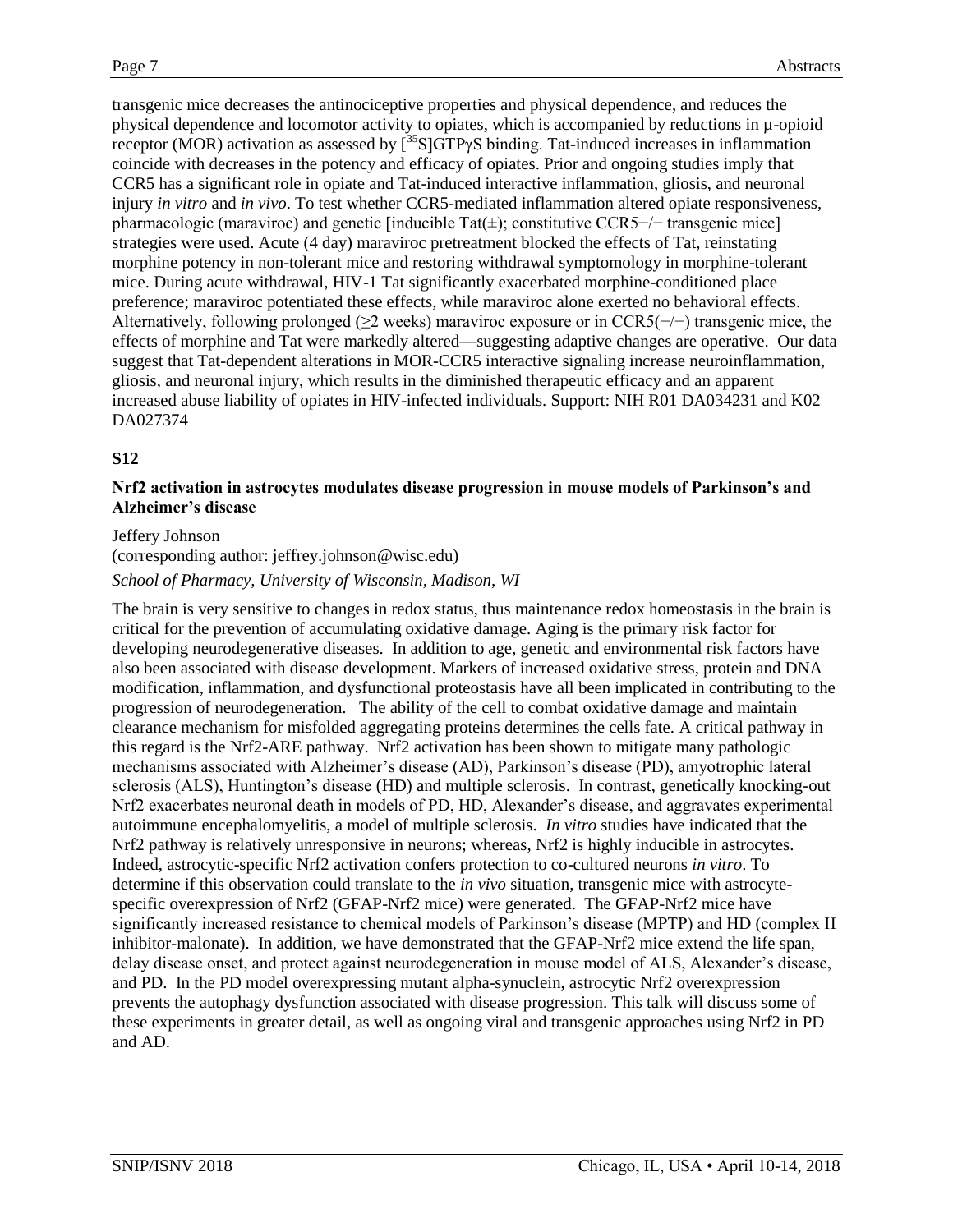### **What do reactive astrocytes do?**

Shane Liddelow (corresponding author: *Shane*.*Liddelow*@nyumc.org) *Dept. of Neuroscience & Physiology,NYU Neuroscience Institute, New York, NY*

Although reactive astrocytes are rapidly generated following brain injuries, infection and neurodegenerative and neuroinflammatory diseases, their role in trauma and disease states is not well understood. Previously we distinguished two reactive astrocyte subclasses based on the kind of inducing injury. We named these classes "A1" and "A2". Based on their gene profiles we hypothesized that they were harmful and helpful respectively. We have shown that the harmful A1 reactive astrocytes are induced by classically-activated neuroinflammatory microglia. Specifically, we found that activated microglia induce A1s by secreting Il-1α, TNFα, and C1q, and that these factors together are necessary and sufficient to induce A1s both in vitro and in vivo. A1s have little ability to promote neuronal survival, outgrowth, synaptogenesis or phagocytosis and instead are powerfully toxic to neurons and oligodendrocytes. We further showed that A1s are present in human Alzheimer's disease, Huntington Disease, Amyotrophic Lateral Sclerosis, and Multiple Sclerosis, and that death of axotomized CNS neurons is prevented when A1 formation is blocked with neutralizing antibodies to Il-1α, TNFα, and C1q. We now show the role of A1 neurotoxic reactive astrocytes in the context of neurodegeneration in both acute (ischemia) and chronic (glaucoma) mouse models. Taken together our findings strongly suggest that A1s drive death of neurons in neuroinflammatory insult and in neurodegenerative disorders, and point the way forward for developing new treatments for these diseases.

# **S14**

#### **Diet-induced inflammation in female monkeys is related to disinhibited eating and alterations in corticostriatal circuits**

Vasiliki Michopoulos

(corresponding author: vmichop@emory.edu)

#### *Department of Psychiatry & Behavioral Sciences, Emory University, Atlanta, GA*

Consumption of highly palatable, calorically dense diets (CDD) is rewarding, as CDD intake leads to dopamine (DA) release that activates corticostriatal rewards pathways. CDD-induced changes in appetite and the concomitant accumulation of body fat accumulation over-time in obese individuals are associated with decreased DA 2 receptor (D2R) levels and functional connectivity (FC) in corticostriatal regions. One mechanism that may contribute to these diet-induced disruptions in reward circuitry is inflammation. While increased peripheral cytokines concentrations are associated with decreased central DA concentrations, decreased D2R levels in the striatum, and decreased FC between the prefrontal cortex (PFC) and nucleus accumbens (NAcc), it remains unclear whether consumption of an obesogenic diet increases neuroinflammation to disrupt corticostriatal reward pathways. Using a non-human primate animal model, tested the hypothesis that diet-induced peripheral inflammation and neuroinflammation will predict increased calorie intake, altered DA concentrations, and decreased corticostriatal FC. Socially housed adult female rhesus monkeys that were maintained in one of two dietary conditions for one year. One cohort of females (n=18) was fed a typical low calorie primate laboratory diet (LCD), and a second cohort (n=16) had access to both the LCD and a CDD. All animals were fed *ad lib* using a previously validated automated feeding system. Female monkeys with access to a CDD for one year in a dietary choice condition consumed more total calories and gained more weight than females with access to only a LCD. Females with access to the diet choice showed greater peripheral CRP levels, lower CSF DA levels and greater HVA:DA ratios. CRP levels in females with access to a diet choice predicted decreased FC between the NAcc and the ventromedial PFC. However, increased HVA:DA ratios mediated the effect of CRP on NAcc-vmPFC connectivity, suggesting that diet-induced inflammation decreases presynaptic DA to alter corticostriatial functional connectivity. Additionally, microglia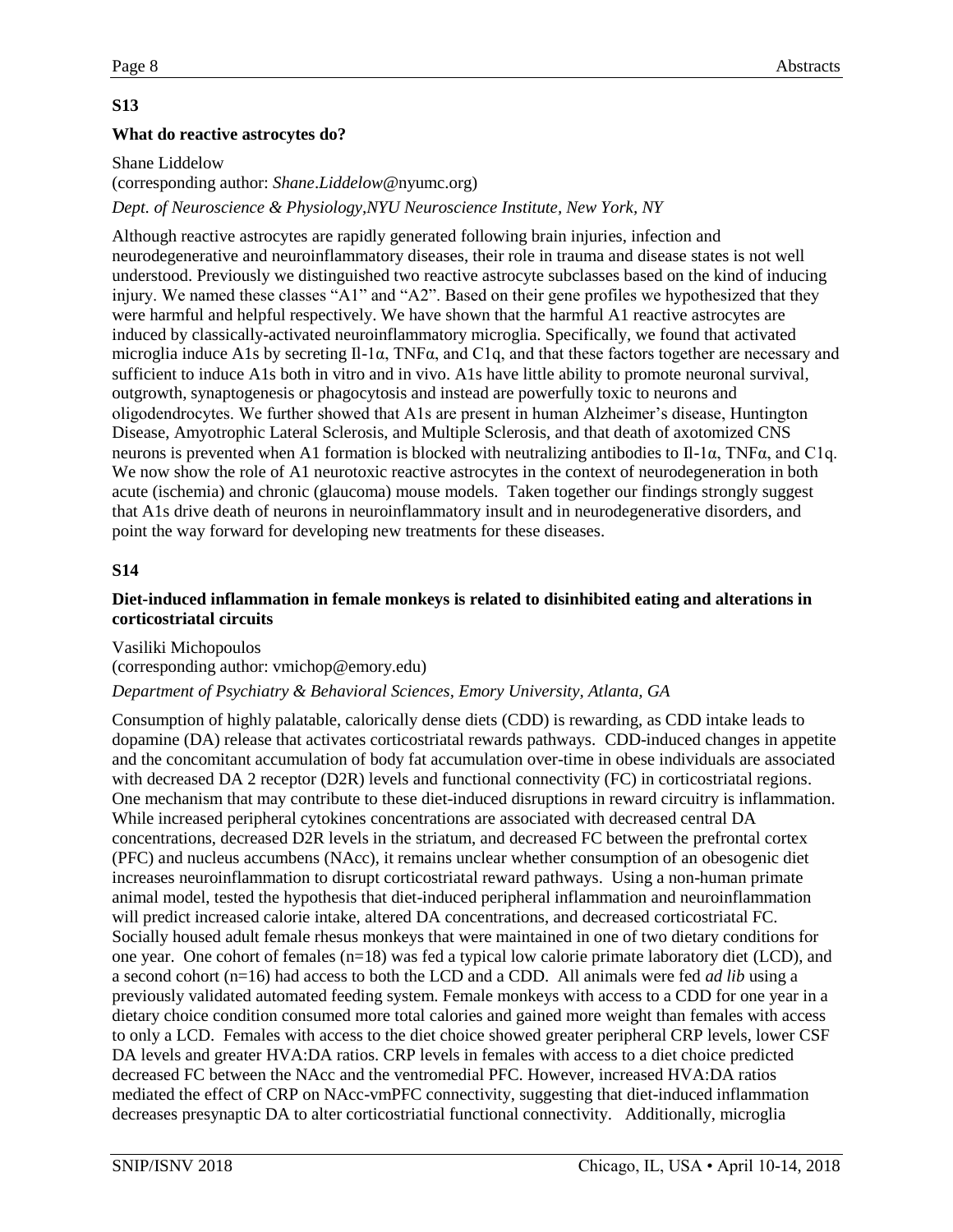activation within the dorsolateral and orbitofrontal prefrontal cortices was greater for females in the obesogenic diet condition compared to females with access to only a LCD. Heightened microglia activation in females in the diet choice condition predicted increased calorie intake, greater peripheral and central inflammation. Taken together, our results indicate that increased inflammation may contribute to alterations in reward pathways to facilitate increased caloric intake in an obesogenic dietary environment.

# **S15**

#### **Cannabinoid modulation of the gut brain axis in chronic HIV/SIV infection**

#### Mahesh Mohan

(corresponding author: mmohan@tulane.edu)

#### *Division of Comparative Pathology, Tulane National Primate Research Center, Covington, LA*

Although, long-term combination anti-retroviral therapy (cART) has dramatically improved the life expectancy of human immunodeficiency virus (HIV) infected patients, chronic gastrointestinal disease/dysfunction and deficits in CNS immune activation persist. Emerging evidence points to proinflammatory perturbations of the gut-brain axis as potentially contributing to CNS immune activation and reservoir persistence in HIV infected patients on ART. This study examined the effect of cannabinoid [(delta-9-tetrahydrocannabinol (THC)] administration to cART naïve chronically SIV-infected rhesus macaques (RMs) on plasma and tissue viral loads, intestinal T-cell dynamics, gut and oral dysbiosis, plasma markers of microbial translocation (lipopolysaccharide binding protein) and epigenetic changes in intestinal epithelium and basal ganglia. Although, plasma viral loads did not differ between the Vehicle (VEH-SIV) and cannabinoid (THC-SIV) treated groups, cannabinoid treatment significantly attenuated activation induced T-cell proliferation and exhaustion as early as 14 days until 120 days post SIV infection. Interestingly, cannabinoids prevented *Lactobacillus* depletion in colon and saliva and reduced plasma levels of lipopolysaccharide binding protein (LBP) during chronic SIV infection. In basal ganglia, although SIV RNA levels did not differ between the two groups, miR-155 and miR-142-3p, two important miRNAs that regulate proinflammatory signaling were significantly upregulated in VEH-SIV but not THC-SIV RMS. These data are amply supported by our previously published findings on reduced levels of TNFα, IL1β, IL6 and MCP1 in striatum of cannabinoid treated SIV-infected RMs. Overall, our findings suggest that cannabinoids exert protective effects in the GI tract and brain in chronic HIV/SIV infection. These potentially involve direct effects on the brain and indirect effects by blocking inflammation stemming from microbial translocation. Future studies are needed to determine the impact of cannabinoids on the gut brain axis in the setting of cART.

# **S16**

# **Self-administration of methamphetamine in rats induces Parkinson's disease-like pathology**

Amanda L. Persons<sup>1,2,4</sup>, B.D. Bradaric<sup>3,4</sup>, T. Celeste Napier<sup>2,3,4</sup> (corresponding author: Amanda\_L\_Persons@rush.edu)

*<sup>1</sup> Departments of Physician Assistant Studies, <sup>2</sup>Psychiatry, <sup>3</sup>Health Sciences and <sup>4</sup> the Center for Compulsive Behavior and Addiction*

Parkinson's disease (PD) is a neurodegenerative disorder that is diagnosed once motor deficits are present, i.e., "clinical" PD. The "subclinical" progression of PD involves initial reduction of dopaminergic neurons in the nigrostriatal pathway, inflammation, and accumulation and aggregation of αsynuclein  $(\alpha$ -syn) in brain and gut neurons. Recent retrospective studies reveal that individuals with a history of methamphetamine (meth) dependence are up to three-fold more likely to develop PD (Callaghan *et al. Drug Alcohol Depend*, 2012; Curtin *et al. Drug Alcohol Depend*, 2015), suggesting that meth may initiate subclinical features of PD that eventually manifests as clinical PD. Supporting this hypothesis, we revealed that laboratory rats self-administering small doses of meth exhibit moderate, *abstinence-time dependent* reductions in tyrosine hydroxylase (TH); wherein, like PD, gut (Flack *et al. Eur J Neurosci*, 2017 and striatal lesions precede nigral lesions (Kousik *et al. Eur J Neurosci,* 2014). To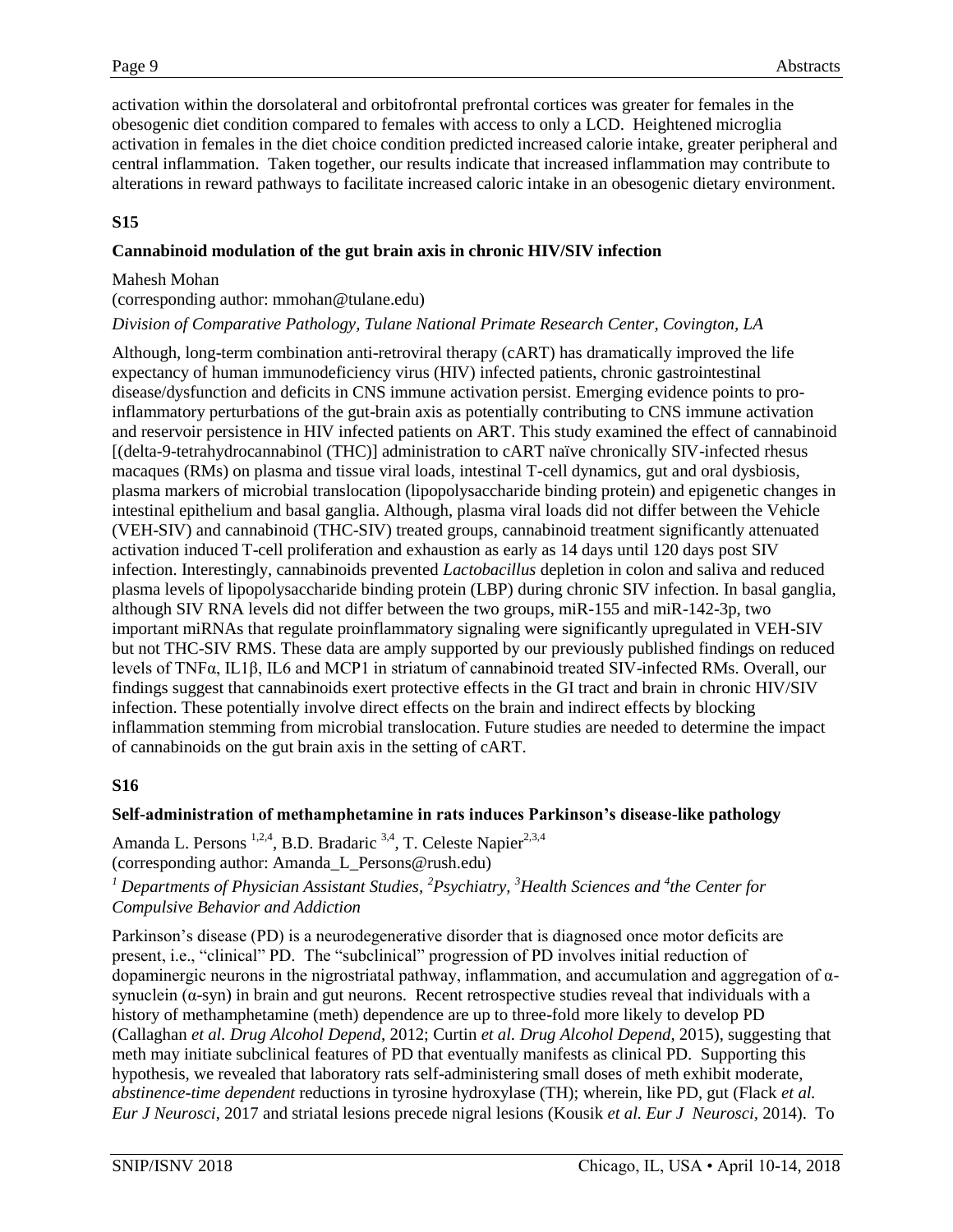extend this work to include other biomarkers of PD, we further studied male Sprague Dawley rats selfadministering meth for 14 days and saline-yoked controls. PD-like motor behavior was assessed every week. Brain and colon tissues were harvested one or 56 days after the last meth session and prepared for immunoblotting or immunohistochemistry of α-syn and GFAP. We determined that PD-like motor deficits were not observed during meth self-administration or one day after the last meth session, but did emerge during the 56 day forced abstinence period. One day after meth treatment, we observed (i) no changes in striatal GFAP or α-syn, a time at which there is no change in striatal TH (Kousik *et al.*, 2014), (ii) an increase in the number of  $\alpha$ -syn+ cells in the nigra (p<0.05), and (iii) an increase in the amount of in GFAP (p<0.001) and  $\alpha$ -syn (p<0.001) in myenteric neurons of the colon, a time at which there is a decrease in myentric TH (Flack *et al*., 2017). Following 56 days of meth abstinence, we observed (i) decreased  $\alpha$ -syn in the striatum (p<0.05), (ii) the increase in the number of  $\alpha$ -syn+ cells was maintained in the nigra ( $p<0.01$ ), and (iii) colon GFAP and  $\alpha$ -syn returned to control levels. These data support the concept that meth initiates subclinical nigrostriatal and colon PD-like pathology, which, upon protracted abstinence, progresses to nigrostrial dysfunction that is sufficient to result in clinically-relevant PD-like motor pathology, even though the colon recovered. These studies offer insights into the enhanced vulnerability of meth abusers to develop PD.

#### **S17**

#### **Probing dynamic neuroimmune interactions involving brain mu-opioid receptors and plasma IL-1 family cytokines in negative affective states**

#### Alan Prossin

(corresponding author: Alan.Prossin@uth.tmc.edu)

#### *Department of Psychiatry and Behavioral Sciences, University of Texas Health Science Center at Houston, Houston, TX*

Existence of mind-body interactions have been reported for centuries both anecdotally and (more recently) via rigorous scientific studies. However, in order to fully understand the impact of the mind on human physiology, we must be able to characterize underlying mechanisms. Availability of molecular brain imaging tools and their application to behavioral research facilitates probing of potential mechanisms underlying significant mind body relationships. Of particular relevance these mind-body phenomena are interactions between stress activated opioid neurotransmission in the brain and potent stress-activated plasma immune factors, IL-1 family cytokines. Bi-directional communications have been various reported (in animal models) between peripheral immune factors and brain mu-opioid receptor activation. However, these neuro-immune phenomena are substantially under-investigated in-vivo in humans. In 3 separate whole brain (voxel-by-voxel) analyses in our lab, we identified significant interactions between in-vivo measures of stress-activated brain mu-opioid receptors and simultaneous stress-activated plasma IL-1 family cytokines during standardized, experimental induction of 3 separate affective states. As a follow-up, in preliminary TSPO PET brain imaging study, we find that brain microglial activity (quantified by <sup>11</sup>C-PBR28 PET) is highly associated with measures of mood, fatigue, and behavioral coping style. Brain regions where these effects localized overlapped across analyses and are believed component to circuits critically involved in 1) processing emotionally salient and stressful events and 2) modulating expectation/reward behavior. Taken together, these findings provide novel, invivo evidence of specific neuro-immune mechanisms underlying common mind body interactions frequently identified across a range of illnesses including co-morbid depression, substance use disorders, and additional medical illnesses impacted by psychosocial stress (coronary artery disease, infectious diseases, etc.). We believe these novel and innovative research paradigms will pave the way for future research studies aimed at enhancing secondary prevention strategies in depression, substance use disorder, and their commonly co-morbid medical illnesses (HIV, coronary artery disease, etc.).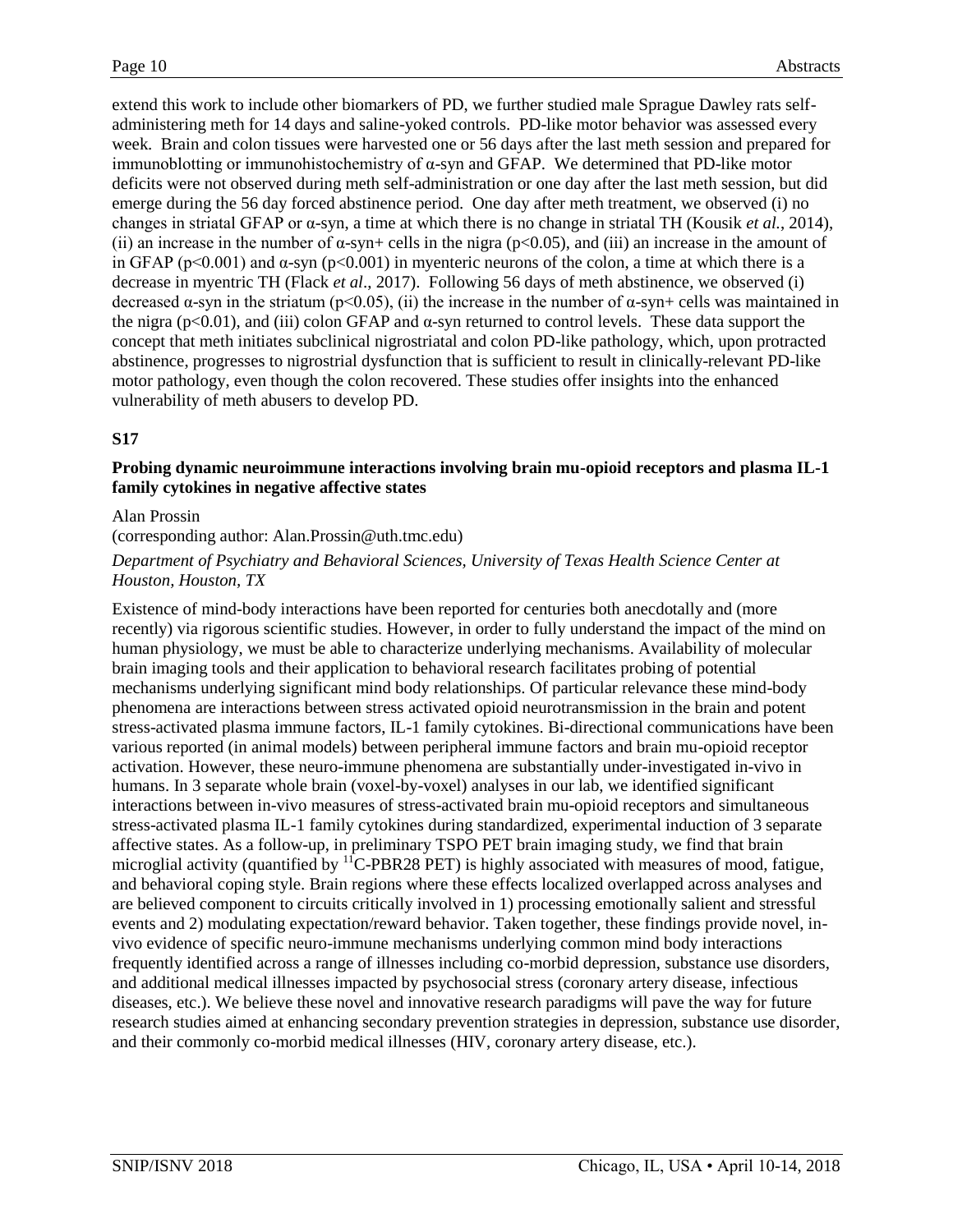#### **Cognitive and neurostructural consequences of cancer treatments**

#### **Leah M. Pyter**

(corresponding author: *leah*.*pyter*@osumc.edu)

*Department of Psychiatry and Behavioral Health, The Ohio State University, Columbus, OH*

Impaired cognitive function in cancer survivors is a common problem and typically attributed to the negative effects of cancer treatments on the brain. Beyond diminishing quality-of-life, these cognitive impairments increase healthcare costs, morbidities, and ultimately, mortality. The underlying mechanisms by which cancer treatments cause "chemobrain" remain unspecified, however deteriorations in brain microstructure (gray and white matter), correlated with poor cognitive performance, have been identified as a possibility. The hypothesis for this project is that systemic taxol chemotherapy treatment impairs cognitive functions and induces long-term white matter damage using a novel tumor-resected mouse breast cancer survivor model. To model typical breast cancer survivors, all female Balb/c mice were ovariectomized and a single mammary tumor was induced using murine 67NR cancer cells. Because the tumors are non-metastatic, after 2.5 weeks of growth (tumors  $\sim$ 1 cm<sup>3</sup>), all tumors were surgically resected. Half of the mice received paclitaxel chemotherapy (30 mg/kg i.p.; every other day for 6 cycles); the other half received vehicle. All mice underwent brain diffusion tensor imaging (DTI) either immediately after the last chemotherapy treatment or 2.5 months later. After imaging, neuroinflammation was quantified in brain tissues using qPCR. An additional cohort of mice underwent cognitive behavioral testing at the same time points. Immediately after the final dose, chemotherapy significantly altered multiple aspects of DTI anisotropy in widespread brain regions (hippocampus, hypothalamus, thalamus, brainstem, and cerebellum) and inversely decreased the apparent diffusion coefficients relative to vehicle controls. Chemotherapy simultaneous induced neuroinflammation and fatigue behavior. Moderate taxol chemotherapy treatment acutely induces overt brain gray matter imaging and transcriptional changes. Using models to relate imaging biomarkers to underlying pathology and cognitive changes can be translated clinically to identify patients at risk for developing cognitive deficits and to monitor progress or treatment efficacy of chemotherapy-induced brain changes.

#### **S19**

#### **Patterns and predictors of cognitive impairment among HIV-infected women**

#### Leah H. Rubin

# (corresponding author: lrubin@jhu.edu) *Department of Neurology, Johns Hopkins University*

**Background**: HIV-associated cognitive impairment (CI) remains a major clinical issue in HIV care and a high priority for HIV research. Although the incidence of dementia has markedly decreased in the era of combination antiretroviral therapy, 30-60% of individuals will exhibit CI at some point during their lifetime. Understanding the patterns, predictors, and mechanisms of CI among HIV-infected  $(HIV+)$ individuals is critical for developing adjunctive therapies to improve cognition. We have been focusing on these issues in women, in some cases compared to men, as they are a relatively understudied group and, for a multitude of reasons (e.g. high prevalence of psychological risk factors (PRF)), may be at greater risk for CI compared to HIV+ men. **Methods**: We first examined sex differences in neuropsychological (NP) performance using women from the Women's Interagency HIV Study (WIHS; 419 HIV+, 291 HIV- ) and a matched group of men from the Multicenter AIDS Cohort Study (MACS). Next, we examined patterns and predictors (PRFs) of HIV-associated CI over a 4 year study duration within WIHS (631 HIV+, 301 HIV-). Moving from epidemiological to mechanistic studies, we examined the role of inflammation and the hypothalamic-pituitary-adrenal (HPA) axis as potential mechanisms underlying CI. The first study examined cross-sectional associations between monocyte-driven inflammatory markers and NP performance in the WIHS. The second study used low dose hydrocortisone (LDH) as an experimental test of whether inflammation and the HPA axis underlie CI. The LDH study was a double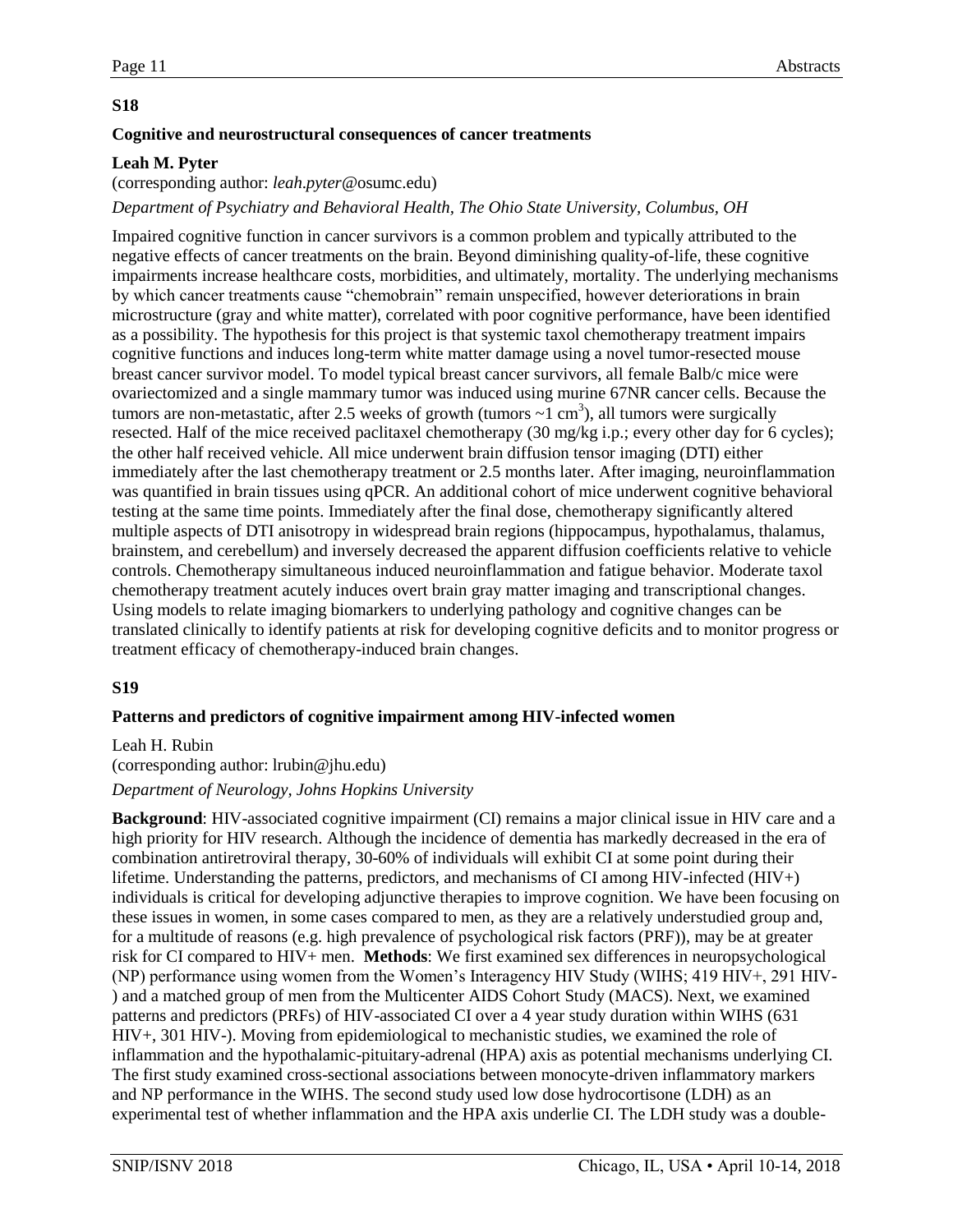blind, placebo-controlled, cross-over study in HIV+ women (n=36) randomized to either hydrocortisone (10mg oral) or placebo. We investigated the acute (30 minutes) and delayed effects of LDH (~4 hours) on cognition. Cortisol and immune levels were measured in saliva and anxiety and mood were measured in questionnaires. **Results**: A direct comparison of WIHS and MACS participants revealed that HIV+ women performed more poorly on select cognitive domains compared to HIV+ men. In a replication of our previous cross-sectional studies, we found CI in learning, memory, and attention and a decrease in motor skills over time in HIV+ compared to HIV- women. Although HIV+ and HIV- women had similar rates of PRFs, stress in particular was found to negatively influence verbal abilities in HIV+ compared to HIV- women. Mechanistically, in our cross-sectional study, higher levels of monocyte-driven inflammatory markers were associated with lower NP performance in HIV+ women. In our pharmacological challenge study, LDH enhanced learning and memory both 30-45 min after LDH administration and after 4 hours. Decreases in inflammatory markers with LDH were associated with better cognition in women. **Conclusions**: HIV+ women are more cognitively vulnerable than HIV+ men in several cognitive domains. Prominent cognitive deficits in HIV+ women are evident in the domains of learning, memory, and attention. Mechanistic work implicates inflammation and alterations in the HPA axis as potential mechanisms underlying the stronger association between stress and cognitive impairment in HIV+ compared to HIV- women.

#### **S20**

#### **Saving the Synapse: Pruning and Plasticity in Development and Disease**

Carla J. Shatz (corresponding author: cshatz@stanford.edu) *Department of Biology, Stanford University, Stanford, CA*

Neural activity is needed to fine tune brain circuits. MHC Class I molecules and PirB receptor, thought previously to function only in immunity, act at neuronal synapses to regulate synapse pruning and plasticity. Changes in expression could contribute to Autism and Schizophrenia, and possibly to synapse loss in Alzheimer's disease

# **S21**

#### **The CD33 locus dictates a differential TREM1 response in reaction to amyloid beta**

Mariko Taga (corresponding author: mt3203@cumc.columbia.edu) *Columbia University Medical Center, New York City, NY*

Alzheimer's Disease GWAS identified genes implicated in inflammation, including CD33. Our group reported an association of the CD33 risk allele with increased myeloid cell surface CD33 expression and decreased  $\mathbf{A}\beta_{1\rightarrow2}$  internalization. We explored whether genotype differences in CD33 respond differently to stress. Monocytes were treated with  $A\beta_{1-42}$  stress and we showed that treatment induced higher apoptosis and lower uptake capacity in monocytes with the risk allele. Whereas, cells of the protective allele had lower apoptosis and an increase of TREM1 expression. TREM1 function was evaluated in stress responsiveness and monocytes with risk allele were treated with a TREM1 agonist, resulting in a decrease of apoptosis and an increase of uptake. Furthermore, a specific association between CD33 and neuritic plaques was observed in human brain tissue. Evidence suggests that CD33 expression is related to neuritic plaques, and CD33 may regulate the myeloid cell response to  $A\beta_{1\text{-}42}$  in a TREM1 dependent manner.